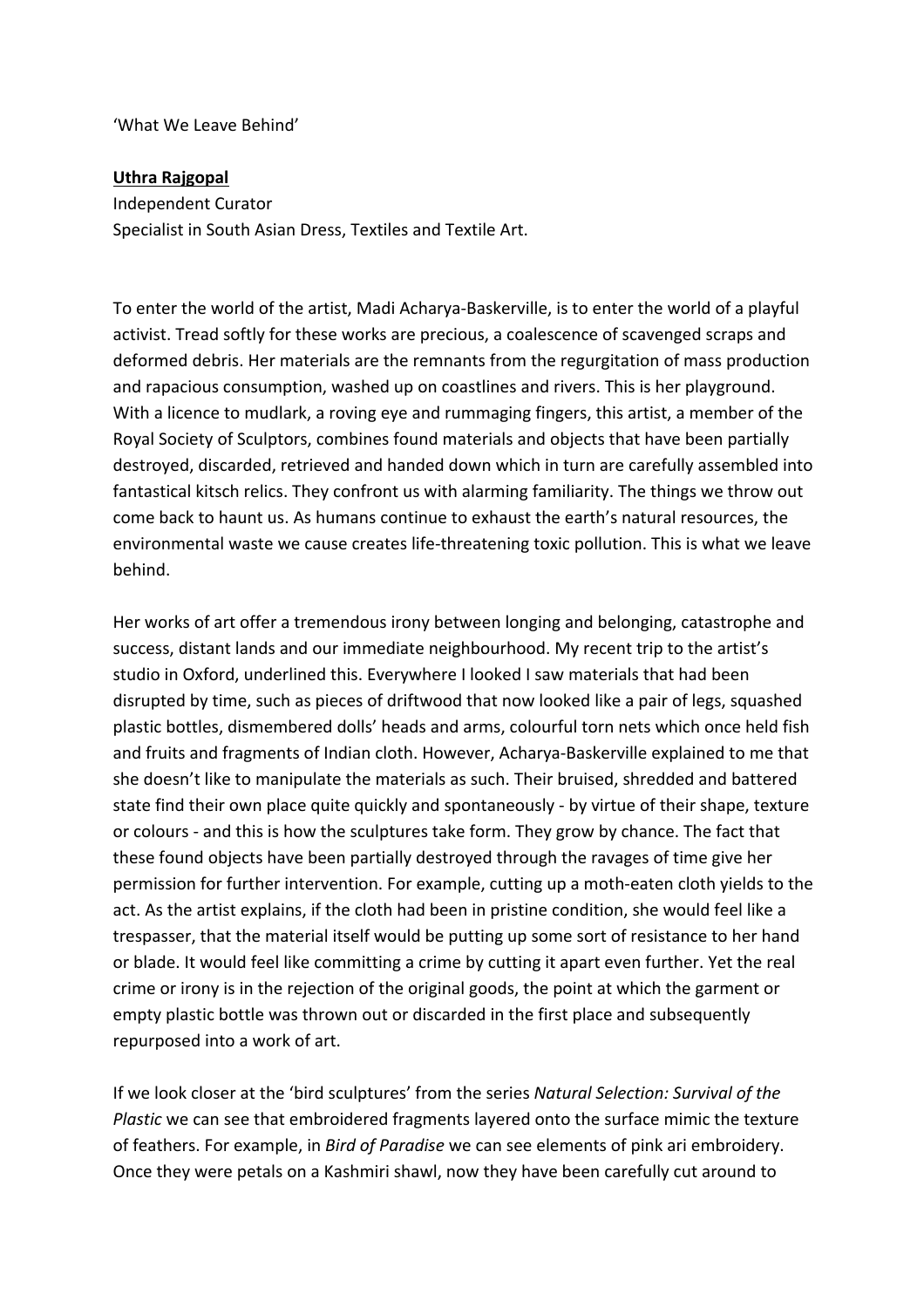adorn the surface of the plastic assemblage, giving 'life' to the feathers on the body of the bird. The play of textures on the surface of the 'bird' creates a trômpe l'oeil. An extension of the 'deceit' of fine Indian embroidery such as ari work, as we find here.

Ari embroidery is identifiable as a continuous chain-stitch and is typically seen in Indian embroidered textiles from Gujarat and Kashmir. Each stitch is created by drawing the thread through the fabric with a hooked tool, the ari needle, which looks like a crochet needle. The embroiderer uses the hook to catch the loop of thread and pull it through the fabric (which has been stretched on a frame) punching and twisting the needle in and out, up and down. There are many examples of extremely fine ari work embroidery in museum collections, so fine that they look like paintings at first glance.<sup>1</sup>

As we cast our eyes further down *Bird of Paradise* we see the 'bird' perched on burnt driftwood and a plastic life buoy, now cracked and deformed. The combination of fuchsia pink, pistachio green and marigold orange is striking. Further, if we look more closely, we see traces of netting which recall the process of being caught unaware and entwined. Being trapped. More irony! And these colours speak of hot climates in tropical regions. Acharya-Baskerville tells me that situating herself on the coastal edge is a place for thinking. For here, she is not just letting her mind drift and escape to the lush climates of India, her country of birth, where she spent her early childhood, but to other distant lands, too, all connected by the great oceans of the world. To places where ancestors once lived, where the sea supported and engulfed life. There is a spiritual *and* a physical connection which is impregnated into everything: from the concept to the construction. Yet it is more than a duality - it is a multiplicity of identities and voices. For the water that laps on the edges of our coastal areas are a swirling melange of all seas, from all shorelines, from all countries, across millennia. From the Bay of Bengal to the Bay of Biscay and beyond, these seas that keep us afloat have touched so many lives and carried the detritus of so many cultures.

Similarly in the sculptures, *Bird in Hand* and *In memory of an injured blackbird* we see embroidered fragments in bright yellow, orange and blue. In *Bird in Hand*, the placement of this embroidery gives definition to this hapless 'chick's' head. Around it's 'open beak' we see the most extraordinary, delicately placed seed beads, resembling the bright yellow outline of a chick's open mouth as it waits for one of its parents for their next feed. And although there is an element of symmetry in the placement of the mirrorwork eyes, there is an endearing wonkiness that adds to its vulnerability. All these elements have been amalgamated with glue and gloss, combined with mutilated South Asian fabrics, originally made by an unknown hand, punctuated with intricate patterns.

 $1$  For an example of fine ari work see the Victoria & Albert Museum Collection IS.155-1953 bed or wall hanging from Gujarat, made for export to Europe, c.1700. Cotton embroidered with silk.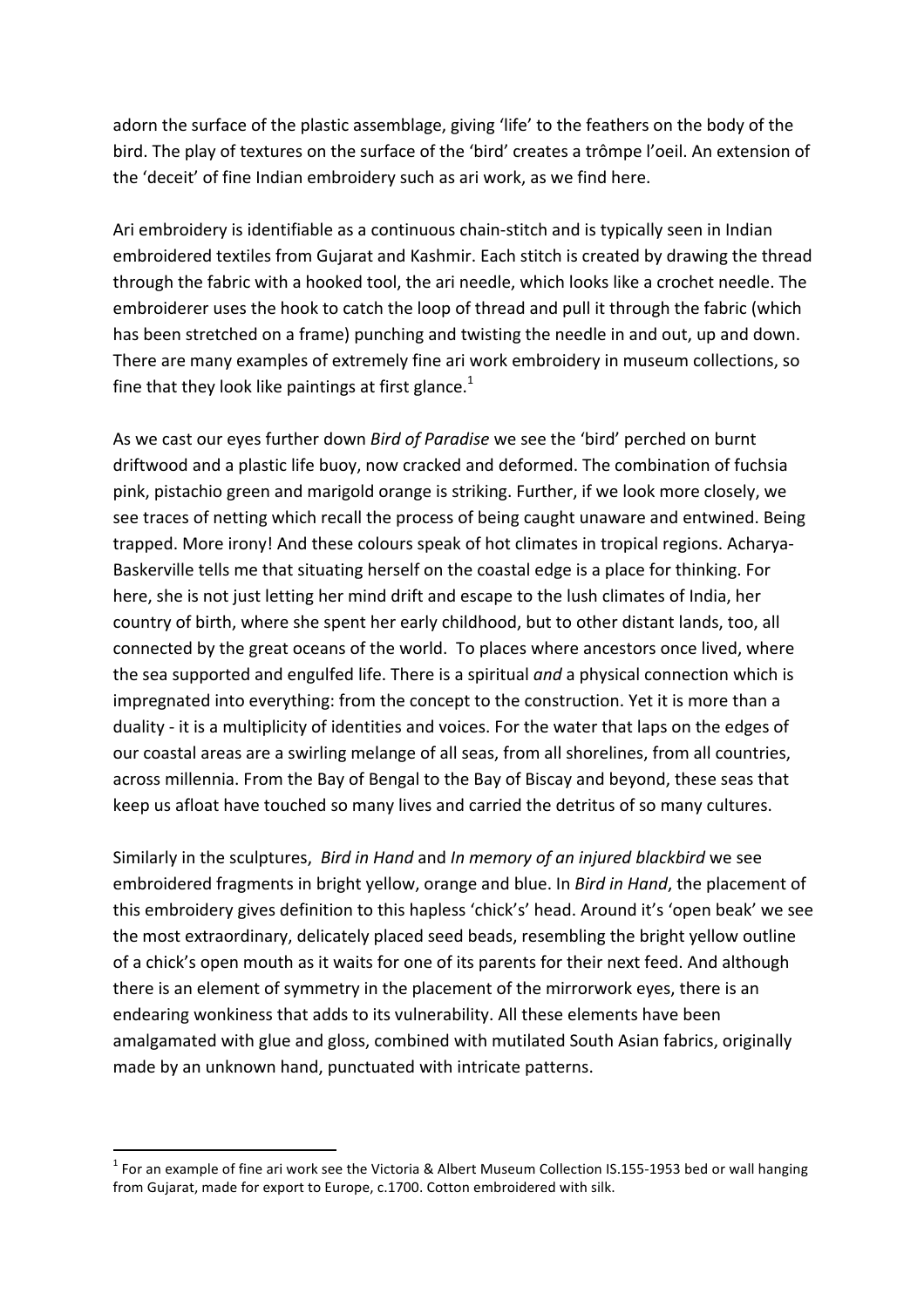In *Bird in Hand*, we also observe that a decorative pattern (which echoes the embroidery) has been burnt onto the surface of the driftwood, acting like a tattoo on skin. The motifs of the pattern, along with the mirror work eyes and saffron colours collectively convey fragments of memories of the Indian subcontinent, the way people dress, the way they adorn their bodies and even decorate their homes. Patterns and patterning are often highly symbolic in India. They act as signifiers of identity, a rite of passage and community and are often associated with warding off the evil eye.<sup>2</sup> These collective memories of India come flooding through most strongly in the painted works. *Backyard bananas, Gone south, Hennafest* and *No idle sitting*, all recall precious lived experiences.

Perhaps the way we dress is the ultimate expression of adornment which the artist critiques with impish humour. *Topaz Tears, A Shell of the Future, Vessel Robes, His Heart is in the Jungle* all reference elements of the decorated, dressed body. Whether we do this with shiny sequins and beads, jewellery, floral patterns or herringbone tweed -even the ubiquitous strips of false eyelashes have all been captured here - in our efforts to stand out from the crowd. None more so evident than seeing people dressed up for a night out. Consider *Mirrorball Mirrorbust*. The assemblage of real hair extensions, dangling from the long branch-body, the glitterball spheres as breasts and the outline of pink lips give this sculpture an irresistible feminine, coquettish construction. It is unashamedly eye-catching, and the spherical breasts recall the anatomical construction of countless female forms, as seen in ancient and medieval Indian sculptures. This figure demands to be noticed.

Long hair has featured in many myths, religious and folk stories. From Rapunzel to Medusa, Shiva's matted locks and the Gopis adoring Krishna.<sup>3</sup> Hair has always been a thing of beauty, entrapment and envy. All these concepts are captured in the series of 'hanging' works. The long black tendrils are caught in a mesh of nets, stitched and wrapped in strips of saris. Once again, the hanging rope-like structures provoke a sense of play and mischief and a collective strength. 

Even our consumption of fast fashion takes centre stage in *Baby Steps*. Here the cheaplyprinted pattern of bright heart-shaped motifs (perhaps even butterflies) has been collaged onto two amalgamated plastic bottles which make up the 'legs' and 'feet'. The fabric has been wrapped in such a way to create the bulky outline of a baby's nappy. And around the feet we see again, tiny seed beads, which here act like ankle chains. Acharya-Baskerville asks us to think, is this the climate we want our children to grow up in?

 $2$  For example, outside the front door of a home, it is common to see the daily ritual of drawing out a pattern in chalk (known in the South of India as kolam) to evoke auspiciousness.

 $3$  In the Ramayana (an ancient sacred text), Lord Shiva is said to have used his locks of hair to break the flow of the mighty Ganga which now forms the river Ganges. This is one of the holiest rivers for Hindus and yet it is one of the most polluted rivers in the world. The Gopis are female cow-herders, unconditionally devoted to Lord Krishna. They are known for their beauty, joyfulness and are always depicted with very long hair.